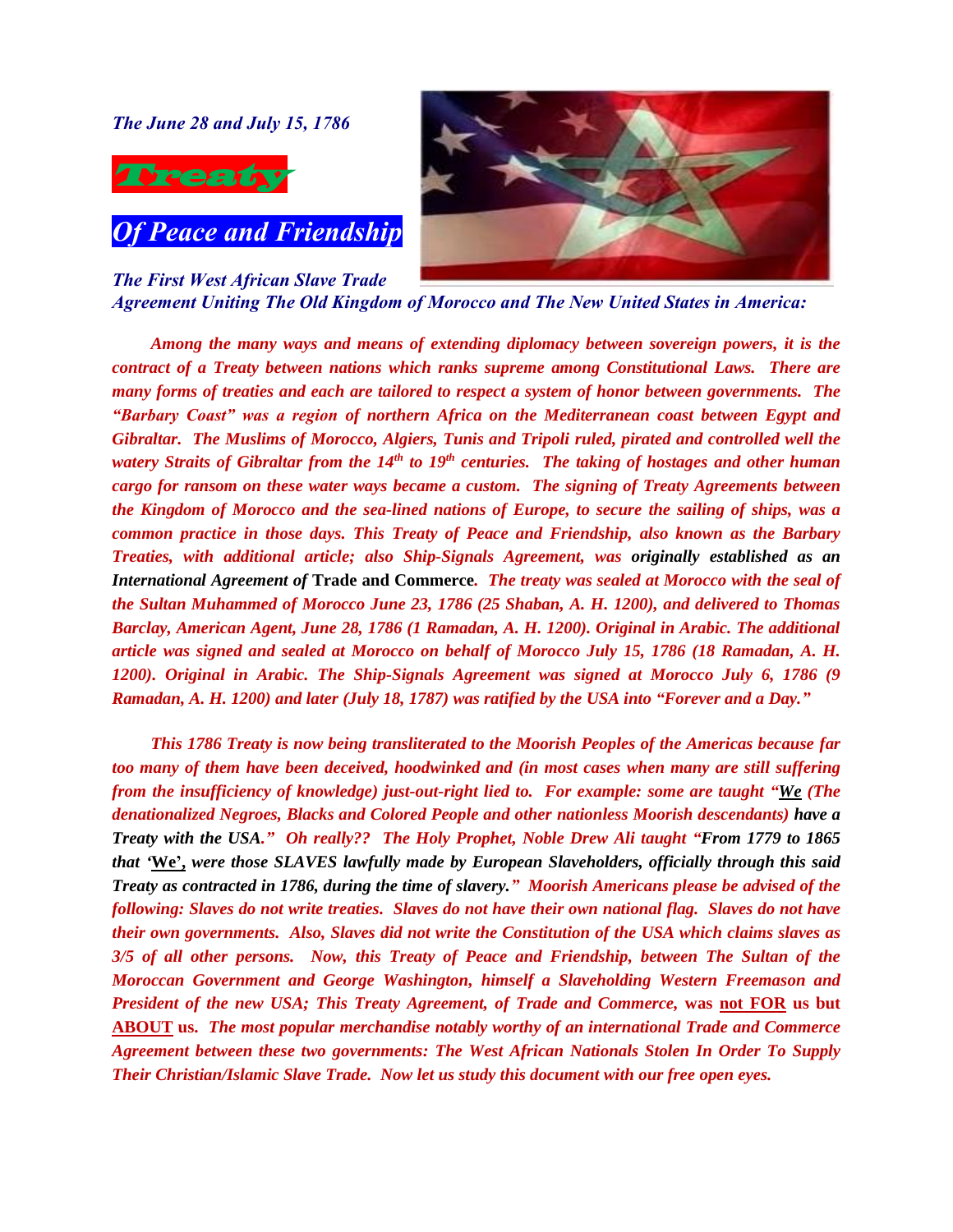Certified English translations of the treaty and of the **[additional article](http://www.yale.edu/lawweb/avalon/diplomacy/barbary/bar1786a.htm)** were incorporated in a document signed and sealed by the Ministers Plenipotentiary of the United States, Thomas Jefferson at Paris January 1, 1787, and John Adams at London January 25, 1787. Treaty and **[additional article](http://www.yale.edu/lawweb/avalon/diplomacy/barbary/bar1786a.htm)** ratified by the United States July 18, 1787. As to the ratification generally, see the notes. Treaty and additional article proclaimed July 18, 1787. **[Ship-Signals Agreement](http://www.yale.edu/lawweb/avalon/diplomacy/barbary/bar1786s.htm)** not specifically included in the ratification and not proclaimed; but copies ordered by Congress July 23, 1787, to be sent to the Executives of the States (Secret Journals of Congress, IV, 869; but see the notes as to this reference. Certified Translation of the Treaty and of the **[Additional Article](http://www.yale.edu/lawweb/avalon/diplomacy/barbary/bar1786a.htm)**, with Approval by Jefferson and Adams).

To all **Persons** to whom these Presents shall come or be made known- Whereas the United States of America in Congress assembled by their Commission bearing date the twelfth day of May One thousand Seven hundred and Eighty four thought proper to constitute **John Adams, Benjamin Franklin and Thomas Jefferson their Ministers Plenipotentiary (Note: All of these Pale Skinned European Males are Western Freemasons aka Slave Holders)**, *giving to them or a Majority of them full Powers to confer, treat & negotiate* with the Ambassador, Minister or Commissioner of His Majesty the Sultan of Morocco concerning a **Treaty** of **Amity and Commerce (Peace and Trade [meaning Business, marketing, export-import, exchange, retail, wholesale harmoniously] INTERNATIONALLY),** to make & receive propositions for such Treaty and to conclude and sign the same, transmitting it to the United States in Congress assembled for their final Ratification, And by one other (commission bearing date the Eleventh day of March One thousand Seven hundred & Eighty five (March 11, 1785) did further empower the said Ministers Plenipotentiary or a majority of them, by writing under the\* hands and Seals to appoint such Agent in the said Business as they might think proper with Authority under the directions and Instructions of the said Ministers to commence & prosecute the said Negotiations & Conferences for the said Treaty provided that the said Treaty should be signed by the said Ministers: And Whereas, We the said John Adams & Thomas Jefferson two of the said Ministers Plenipotentiary (the said Benjamin Franklin being absent) by writing under the Hand and Seal of the said John Adams at London October the fifth, One thousand Seven hundred and Eighty five, & of the said Thomas Jefferson at Paris October the Eleventh of the same Year, did appoint Thomas Barclay, Agent in the Business aforesaid, giving him the Powers therein, which by the said second Commission we were authorized to give, and the said Thomas Barclay in pursuance thereof, hath **arranged Articles for a Treaty of Amity and Commerce between the United States of America and His Majesty the Emperor of Morocco**, which Articles written in the Arabic Language, confirmed by His said Majesty the Emperor of Morocco & sealed with His Royal Seal, being translated into the Language of the said United States of America, together with the Attestations thereto annexed are in the following Words, To Wit.

**In the name of Almighty God**, **(The Constitution of Theocracy commands all praises first only to the Great God, then honors to Prophets and Holy Books and allegiances to man).**

This is a **Treaty of Peace and Friendship (An International Contractual Agreement founded upon diplomatic harmonies, mutual relationship and alliance)** established between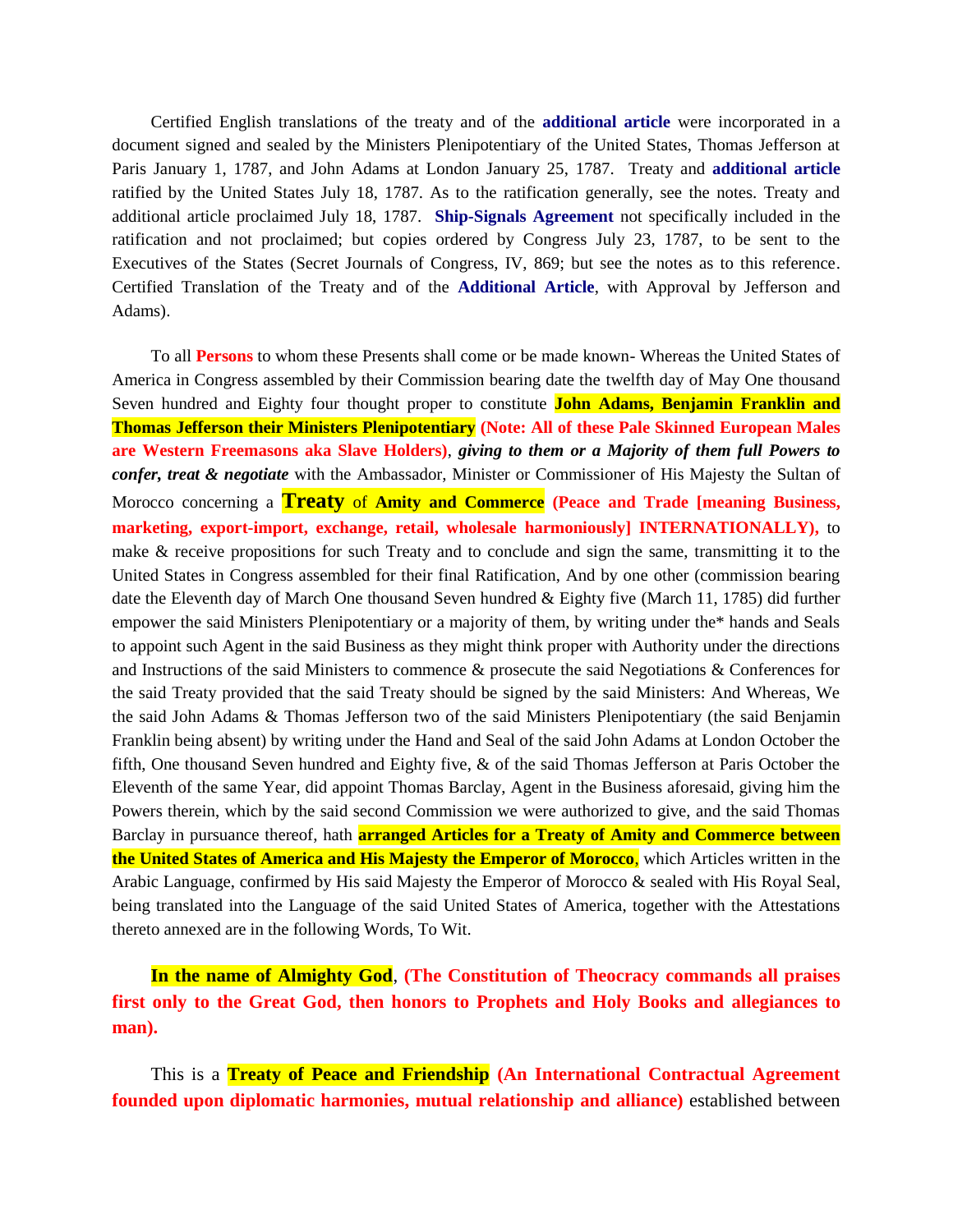us and the United States of America, which is confirmed, and which we have ordered to be written in this Book and sealed with **our Royal Seal** (The Grand National e.g. "Royal Seal" of Morocco contained the Five-Pointed Open Star of the Amexem God-In-Man) at our *Court of*  **Morocco** (Theocratic Government) on the twenty fifth day of the blessed Month of Shaban, in the Year One thousand two hundred, trusting in God it will remain permanent. **(Later this Treaty of Commercializing the Human enslavement of West African Nationals was perpetually extended to 'Forever and a Day').**

**.1.** We declare that both Parties have agreed that this Treaty consisting of twenty five Articles shall be inserted in this Book and delivered to the Honorable Thomas Barclay, the Agent of the United States now at **our Court (Moroccan Government)**, with whose Approbation it has been made and who is duly authorized on their Part, to treat with us concerning all the Matters contained therein.

**.2.** If either of the Parties shall be at War with any Nation whatever, the other Party shall not take a Commission from the Enemy nor fight under their Colors.

**.3.** If either of the Parties shall be at War with any Nation whatever and take a Prize **belonging to that Nation**, and there shall be found on board Subjects or Effects **belonging to either of the**  Parties, the Subjects shall be set at Liberty and the Effects returned to the Owners. And if any Goods belonging to any Nation, with whom either of the Parties shall be at War, shall be loaded on Vessels belonging to the other Party, they shall pass free and unmolested without any attempt being made to take or detain them.

**.4.** A Signal or Pass shall be given to all Vessels belonging to both Parties, by which they are to be known when they meet at Sea, and if the Commander of a Ship of War of either Party shall have other Ships under his Convoy, the Declaration of the Commander shall alone be sufficient to exempt any of them from examination.

**.5.** If either of the Parties shall be at War, and shall meet a Vessel at Sea, belonging to the other, it is agreed that if an examination is to be made, it shall be done by sending a Boat with two or three **Men** (not Property) only, and if any Gun shall be Bred and injury done without Reason, the offending Party shall make good all damages.

**.6.** If any Moor shall bring **Citizens** *(not Property, effects, provisions, supplies e.g. SLAVES)* **of the United States** or their Effects to His Majesty, the Citizens shall immediately be set at Liberty and the Effects restored, and in like Manner, if any Moor not a Subject of these Dominions shall make Prize of any of the Citizens of America or their Effects and bring them into any of the Ports of His Majesty, they shall be immediately released, as they will then be considered as under His Majesty's Protection.

**.7.** If any Vessel of either Party shall put into a Port of the other **and have occasion for Provisions or other Supplies**, they shall be furnished without any interruption or molestation.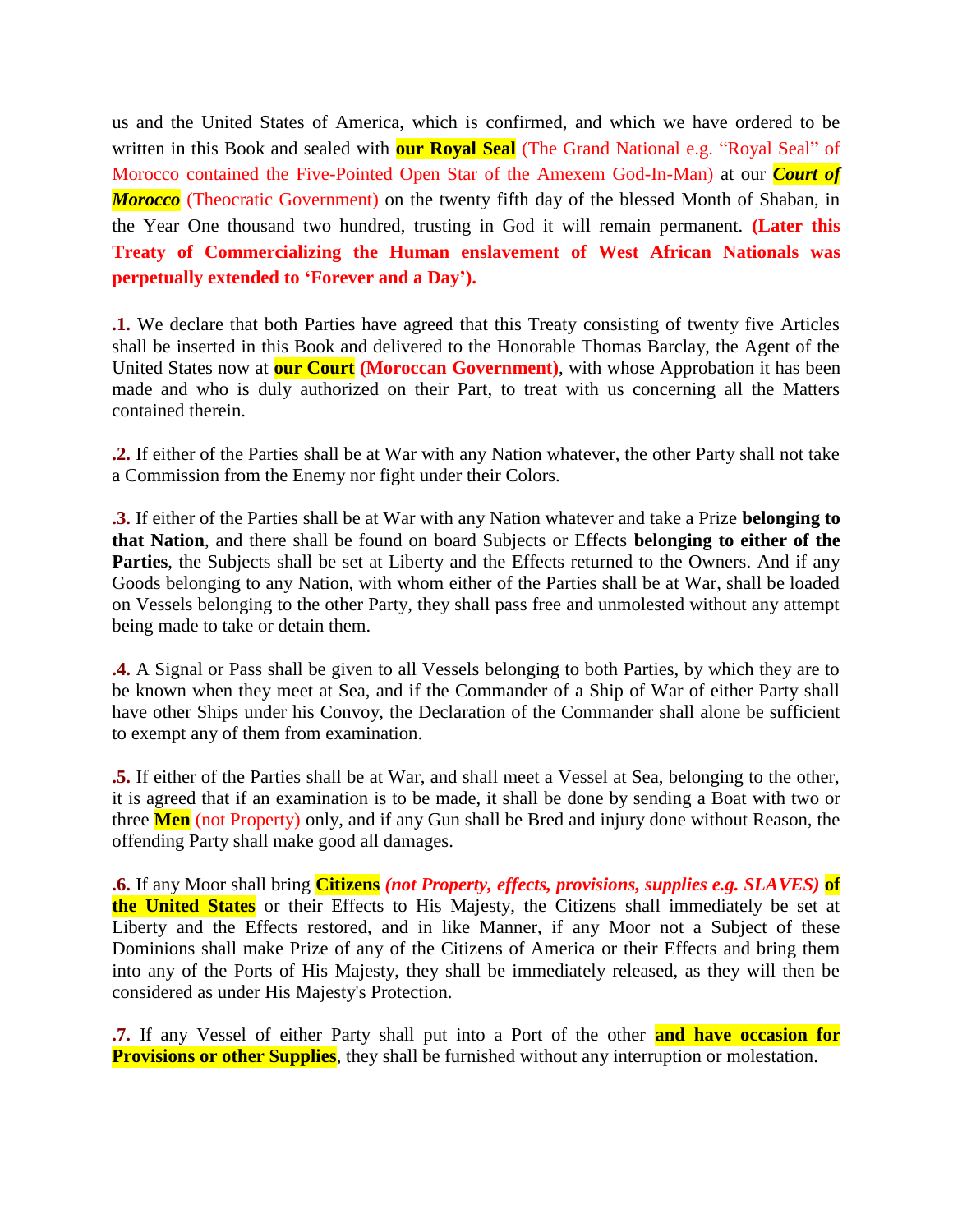**.8.** If any Vessel of the United States shall meet with a Disaster at Sea and put into one of our Ports to repair, she shall **be at Liberty to land and reload her cargo (Slaves etc.)**, without paying any Duty whatever.

**.9.** If any Vessel of the United States shall be cast on Shore on any Part of our Coasts, she shall remain at the disposition of the Owners and no one shall attempt going near her without their Approbation, **as she is then considered particularly under our Protection**; and if any Vessel of the United States shall be forced to put into our Ports, by Stress of weather or otherwise, she shall not be compelled to land her Cargo, but shall remain in tranquility until the Commander shall think proper to proceed on his Voyage.

**.10. (PEACE)** If any Vessel of either of the Parties shall have an engagement with a Vessel belonging to any of the Christian Powers within gunshot of the Forts of the other, the Vessel so engaged shall be defended and protected as much as possible until she is in safety; And if any American Vessel shall be cast on shore on the Coast of Wadnoon **[\(1\)](http://www.yale.edu/lawweb/avalon/diplomacy/barbary/bar1786t.htm#1)** or any coast thereabout, the People belonging to her shall be protected, and assisted until by the help of God, they shall be sent to their Country.

**.11. (PEACE)** If we shall be at War with any Christian Power and any of our Vessels sail from the Ports of the United States, no Vessel belonging to the enemy shall follow until twenty four hours after the Departure of our Vessels; and the same Regulation shall be observed towards the American Vessels sailing from our Ports.-be their enemies Moors or Christians.

**.12. (PEACE)** If any Ship of War belonging to the United States shall put into any of our Ports, she shall not be examined on any Pretence whatever, **even though she should have fugitive (Slaves) on Board**, nor shall the Governor or Commander of the Place compel them to be brought on Shore on any pretext, nor require any payment for them.

**.13. (PEACE)** If a Ship of War of either Party shall put into a Port of the other and salute, it shall be returned from the Fort, with an equal Number of Guns, not with more or less.

**.14. (Business) The Commerce (of African Slaves)** with the United States shall be on the same footing as is **the Commerce (of African Slaves)** with Spain or as that with the most favored Nation for the time being and their Citizens shall be respected and esteemed and have full Liberty to pass and repass our Country and Sea Ports whenever they please without interruption.

**.15. (Business)** Merchants of both Countries shall employ only such interpreters, & such other Persons to assist them in their Business, as they shall think proper. No Commander of a Vessel shall transport his **Cargo (of African Slaves)** on board another Vessel, he shall not be detained in Port, longer than he may think proper, and all persons employed in loading or unloading **Goods (of African Slaves)** or in any other Labor whatever, shall be paid at the Customary rates, not more and not less.

**.16. (Friendship / Recognized The difference between Citizens and Slaves)** In case of a War between the **Parties** (USA & Moroccan Governments), the **Prisoners (Recognized Citizens of the 2 Ruling Parties)** *are not to be made Slaves*, but to be exchanged one for another, Captain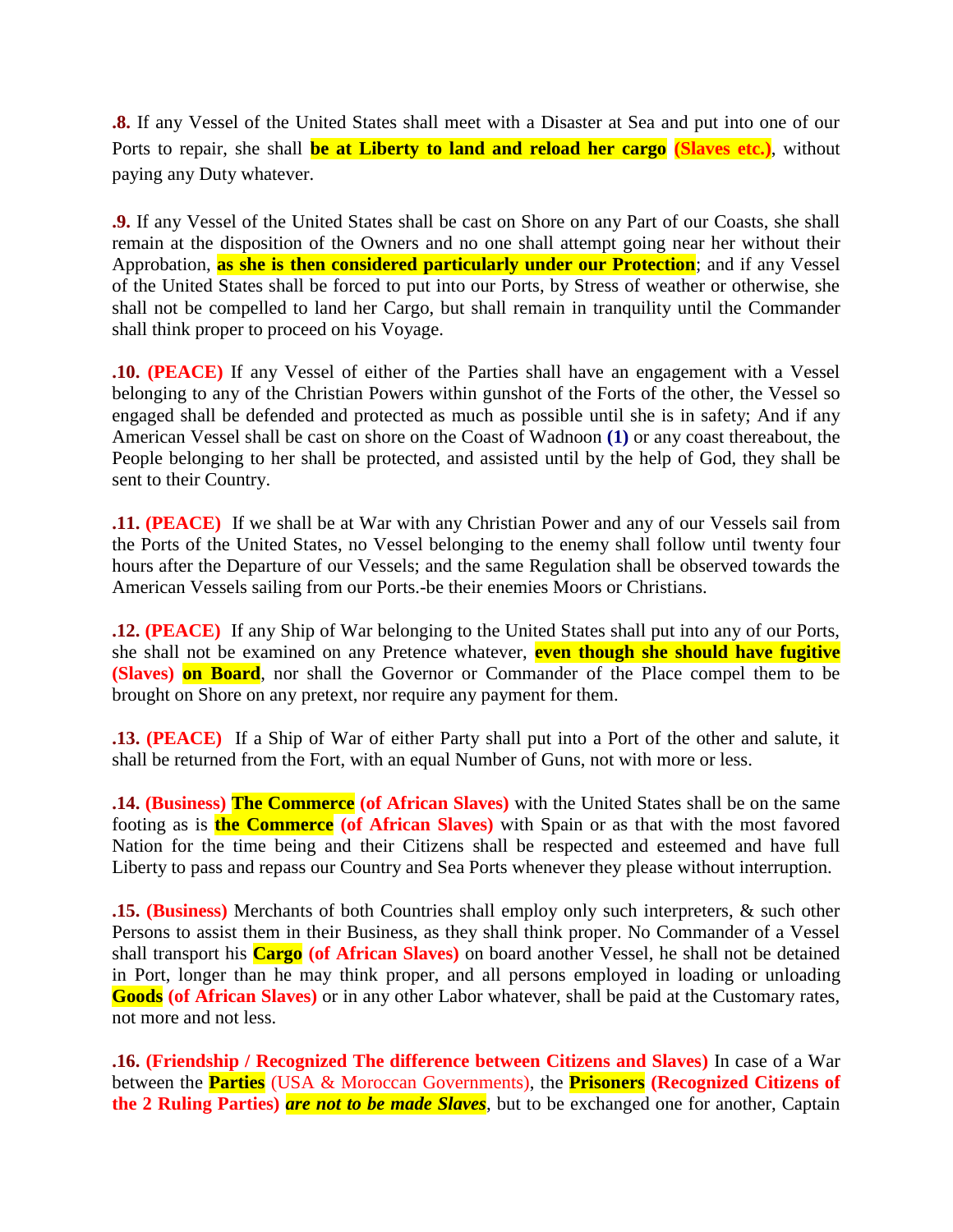for Captain, Officer for Officer and one private Man for another; and if there shall prove a deficiency on either side, it shall be made up by the payment of one hundred Mexican Dollars for each Person wanting; And it is agreed that all Prisoners shall be exchanged in twelve Months from the Time of their being taken, and that this exchange may be effected by a Merchant or any other Person authorized by either of the Parties.

**.17. Merchants** (USA & Moroccan Governments) shall not be compelled to buy or Sell any kind of Goods but such as they shall think proper; and may buy and sell all sorts of **(African Slaves)** Merchandise but such as are prohibited to the other Christian Nations.

**.18.** All goods **(African Slaves)** shall be weighed and examined before they are sent on board, and to avoid all detention of Vessels, no examination shall afterwards be made, unless it shall first be proved, that contraband Goods have been sent on board, in which Case the Persons who took the contraband Goods on board shall be punished according to the Usage and Custom of the Country and no other Person whatever shall be injured, nor shall the Ship or Cargo incur any Penalty or damage whatever.

**.19.** No vessel shall be detained in Port on any presence whatever, nor be obliged to take on board any Article **(of African Slaves)** without the consent of the Commander, who shall be at full Liberty to agree for the Freight of any Goods he takes on board.

**.20. (PEACE)** If any of the Citizens of the United States, or any Persons under their Protection, shall have any disputes with each other, the **Consul (Diplomat Lawyer, Government Rep.)** shall decide between the Parties and whenever the Consul shall require any Aid or Assistance from our Government to enforce his decisions it shall be immediately granted to him.

**.21. (PEACE)** If a Citizen of the United States should kill or wound a **Moor (Duly Recognized Citizen)**, or on the contrary if a Moor shall kill or wound a Citizen of the United States, the Law of the Country shall take place and equal Justice shall be rendered, the Consul assisting at the Trial and if any Delinquent shall make his escape, the **Consul (Diplomat Lawyer, Government Rep.)** shall not be answerable for him in any manner whatever.

**.22. (PEACE)** If an American Citizen shall die in our Country and no Will shall appear, the Consul shall take possession of his Effects, and if there shall be no Consul, the Effects shall be deposited in the hands of some Person worthy of Trust, until the Party shall appear who has a Right to demand them, but if the Heir to the Person deceased be present, the Property shall be delivered to him without interruption; and if a Will shall appear, the Property shall descend agreeable to that Will, as soon as the Consul shall declare the Validity thereof.

**.23.** The Consuls of the United States of America shall reside in any Sea Port of our Dominions that they shall think proper; And they shall be respected and enjoy all the Privileges which the Consuls of any other Nation enjoy, and if any of the Citizens of the United States shall contract any Debts or engagements, the Consul shall not be in any Manner accountable for them, unless he shall have given a Promise in writing for the payment or fulfilling thereof, without which promise in Writing no Application to him for any redress shall be made.